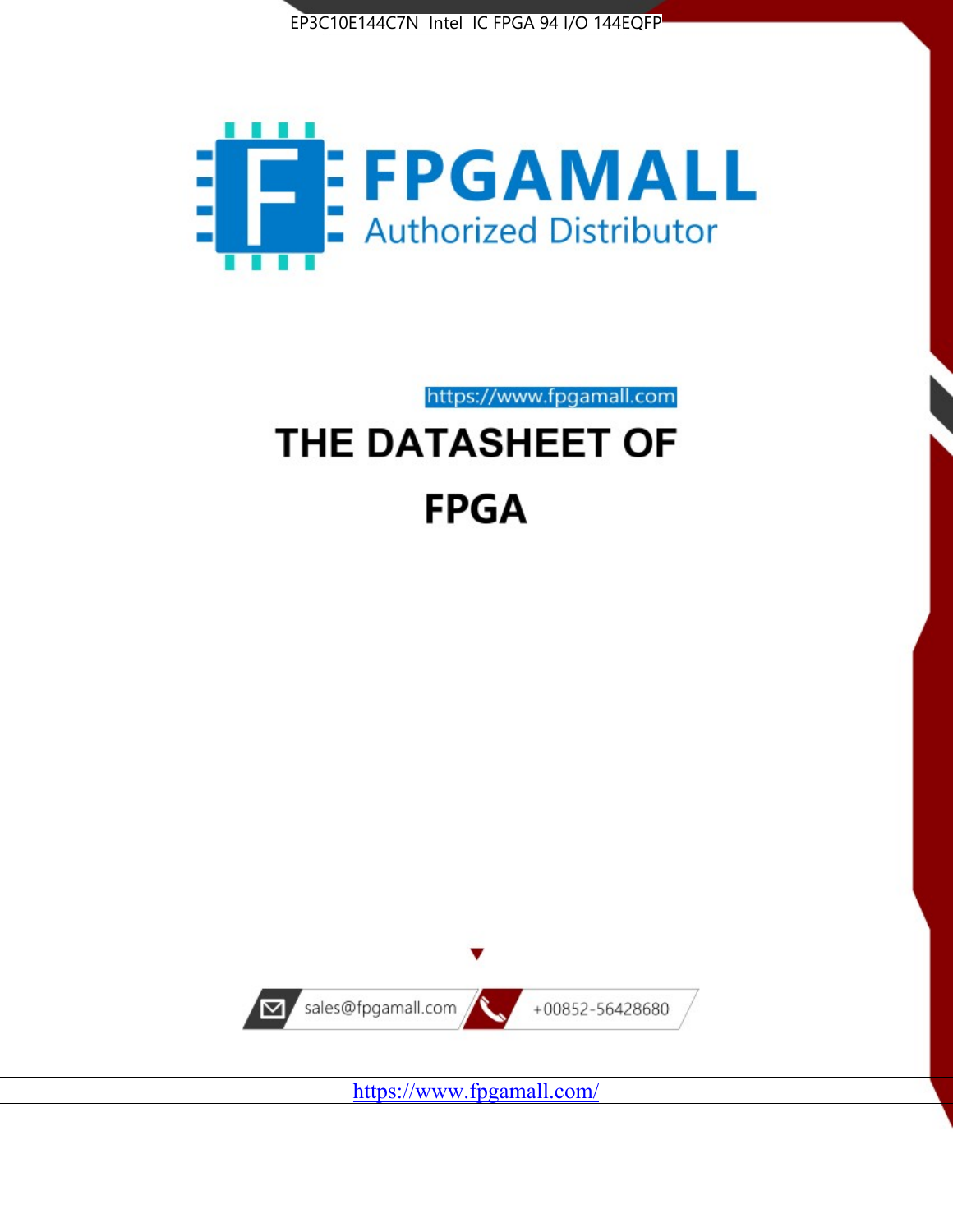EP3C10E144C7N Intel IC FPGA 94 I/O 144EQFP



# **1. Cyclone III Device Family Overview**

**CIII51001-2.4**

Cyclone® III device family offers a unique combination of high functionality, low power and low cost. Based on Taiwan Semiconductor Manufacturing Company (TSMC) low-power (LP) process technology, silicon optimizations and software features to minimize power consumption, Cyclone III device family provides the ideal solution for your high-volume, low-power, and cost-sensitive applications. To address the unique design needs, Cyclone III device family offers the following two variants:

- Cyclone III—lowest power, high functionality with the lowest cost
- Cyclone III LS—lowest power FPGAs with security

With densities ranging from about 5,000 to 200,000 logic elements (LEs) and 0.5 Megabits (Mb) to 8 Mb of memory for less than  $\frac{1}{4}$  watt of static power consumption, Cyclone III device family makes it easier for you to meet your power budget. Cyclone III LS devices are the first to implement a suite of security features at the silicon, software, and intellectual property (IP) level on a low-power and high-functionality FPGA platform. This suite of security features protects the IP from tampering, reverse engineering and cloning. In addition, Cyclone III LS devices support design separation which enables you to introduce redundancy in a single chip to reduce size, weight, and power of your application.

This chapter contains the following sections:

- "Cyclone III Device Family Features" on page 1–1
- "Cyclone III Device Family Architecture" on page 1–6
- "Reference and Ordering Information" on page 1–12

### **Cyclone III Device Family Features**

Cyclone III device family offers the following features:

#### **Lowest Power FPGAs**

- Lowest power consumption with TSMC low-power process technology and Altera® power-aware design flow
- Low-power operation offers the following benefits:
	- Extended battery life for portable and handheld applications
	- Reduced or eliminated cooling system costs
	- Operation in thermally-challenged environments
- Hot-socketing operation support

@ 2012 Altera Corporation. All rights reserved. ALTERA, ARRIA, CYCLONE, HARDCOPY, MAX, MEGACORE, NIOS, QUARTUS and STRATIX words and logos are trademarks of Altera Corporation and registered in the U.S. Patent and Trademar



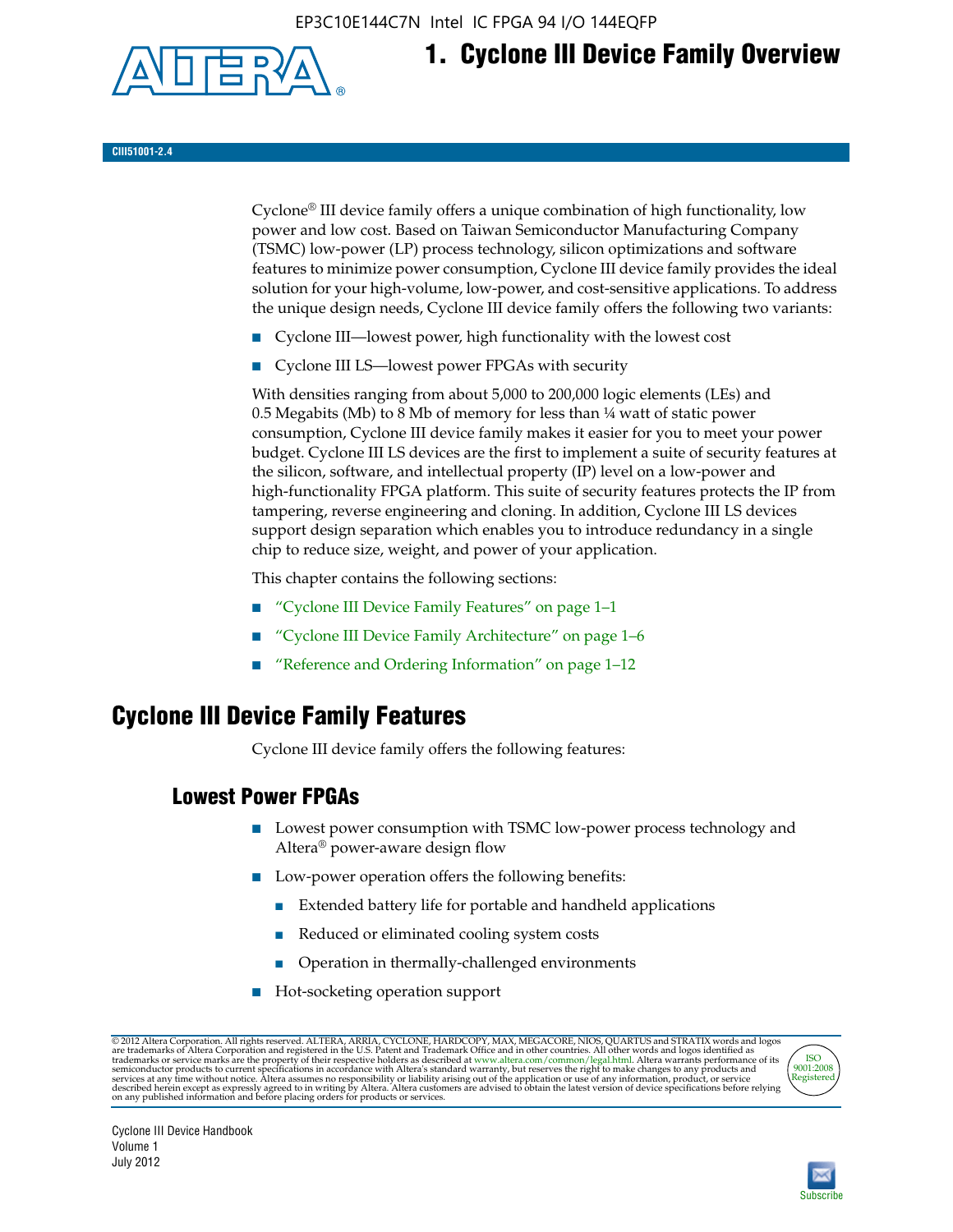#### **Design Security Feature**

Cyclone III LS devices offer the following design security features:

- Configuration security using advanced encryption standard (AES) with 256-bit volatile key
- **■** Routing architecture optimized for design separation flow with the Quartus<sup>®</sup> II software
	- Design separation flow achieves both physical and functional isolation between design partitions
- Ability to disable external JTAG port
- Error Detection (ED) Cycle Indicator to core
	- Provides a pass or fail indicator at every ED cycle
	- Provides visibility over intentional or unintentional change of configuration random access memory (CRAM) bits
- Ability to perform zeroization to clear contents of the FPGA logic, CRAM, embedded memory, and AES key
- Internal oscillator enables system monitor and health check capabilities

#### **Increased System Integration**

- High memory-to-logic and multiplier-to-logic ratio
- High I/O count, low-and mid-range density devices for user I/O constrained applications
	- Adjustable I/O slew rates to improve signal integrity
	- Supports I/O standards such as LVTTL, LVCMOS, SSTL, HSTL, PCI, PCI-X, LVPECL, bus LVDS (BLVDS), LVDS, mini-LVDS, RSDS, and PPDS
	- Supports the multi-value on-chip termination (OCT) calibration feature to eliminate variations over process, voltage, and temperature (PVT)
- Four phase-locked loops (PLLs) per device provide robust clock management and synthesis for device clock management, external system clock management, and I/O interfaces
	- Five outputs per PLL
	- Cascadable to save I/Os, ease PCB routing, and reduce jitter
	- Dynamically reconfigurable to change phase shift, frequency multiplication or division, or both, and input frequency in the system without reconfiguring the device
- Remote system upgrade without the aid of an external controller
- Dedicated cyclical redundancy code checker circuitry to detect single-event upset (SEU) issues
- Nios<sup>®</sup> II embedded processor for Cyclone III device family, offering low cost and custom-fit embedded processing solutions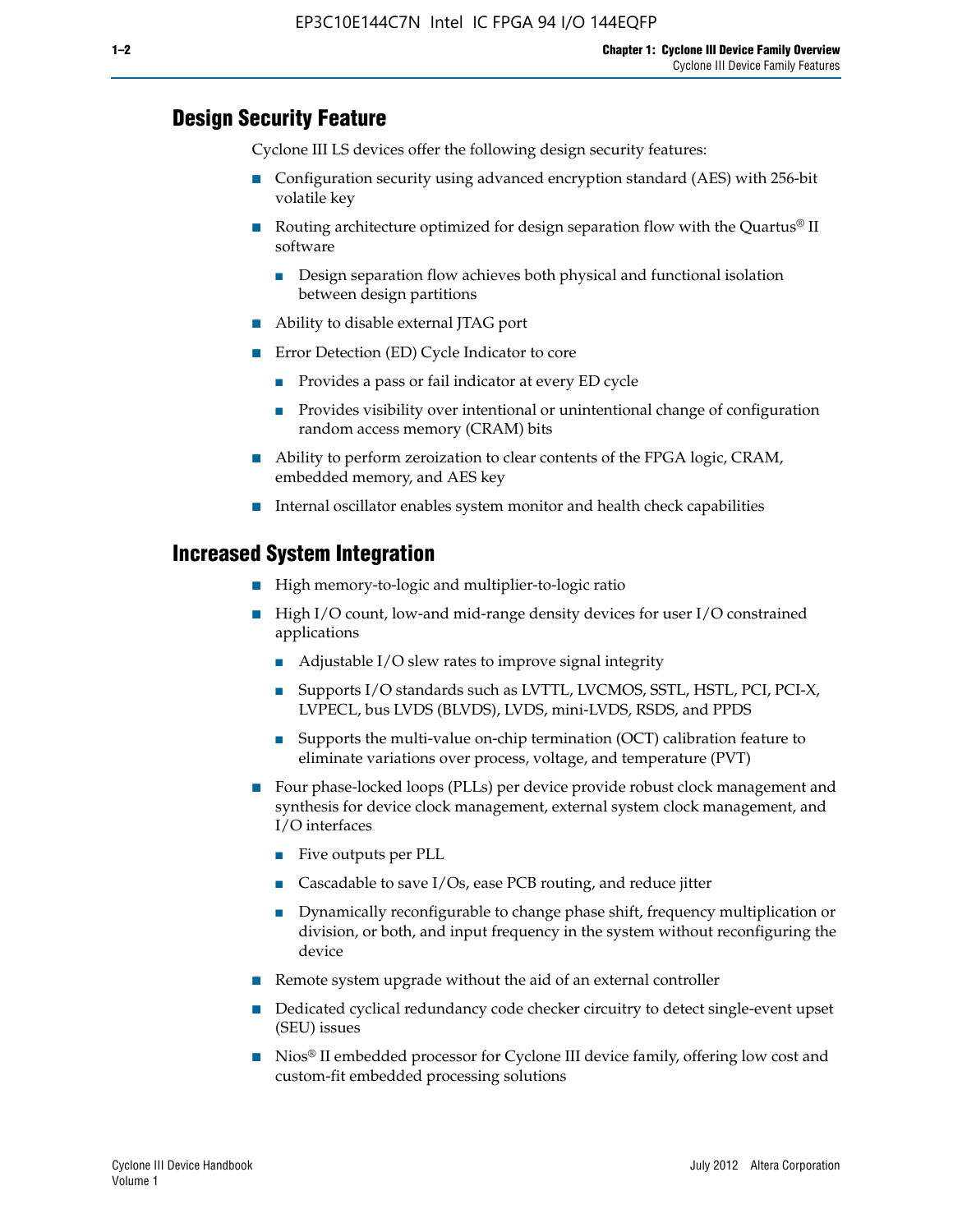- Wide collection of pre-built and verified IP cores from Altera and Altera Megafunction Partners Program (AMPP) partners
- Supports high-speed external memory interfaces such as DDR, DDR2, SDR SDRAM, and QDRII SRAM
	- Auto-calibrating PHY feature eases the timing closure process and eliminates variations with PVT for DDR, DDR2, and QDRII SRAM interfaces

Cyclone III device family supports vertical migration that allows you to migrate your device to other devices with the same dedicated pins, configuration pins, and power pins for a given package-across device densities. This allows you to optimize device density and cost as your design evolves.

Table 1–1 lists Cyclone III device family features.

**Table 1–1. Cyclone III Device Family Features**

| <b>Family</b>     | <b>Device</b> | Logic<br><b>Elements</b> | <b>Number of</b><br>M9K<br><b>Blocks</b> | <b>Total RAM</b><br><b>Bits</b> | 18 x 18<br><b>Multipliers</b> | <b>PLLs</b>    | Global<br><b>Clock</b><br><b>Networks</b> | <b>Maximum</b><br>User I/Os |
|-------------------|---------------|--------------------------|------------------------------------------|---------------------------------|-------------------------------|----------------|-------------------------------------------|-----------------------------|
|                   | EP3C5         | 5,136                    | 46                                       | 423,936                         | 23                            | $\overline{2}$ | 10                                        | 182                         |
|                   | EP3C10        | 10,320                   | 46                                       | 423,936                         | 23                            | $\overline{2}$ | 10                                        | 182                         |
| Cyclone III       | EP3C16        | 15,408                   | 56                                       | 516,096                         | 56                            | 4              | 20                                        | 346                         |
|                   | EP3C25        | 24,624                   | 66                                       | 608,256                         | 66                            | 4              | 20                                        | 215                         |
|                   | EP3C40        | 39,600                   | 126                                      | 1,161,216                       | 126                           | 4              | 20                                        | 535                         |
|                   | EP3C55        | 55,856                   | 260                                      | 2,396,160                       | 156                           | 4              | 20                                        | 377                         |
|                   | EP3C80        | 81,264                   | 305                                      | 2,810,880                       | 244                           | 4              | 20                                        | 429                         |
|                   | EP3C120       | 119,088                  | 432                                      | 3,981,312                       | 288                           | 4              | 20                                        | 531                         |
|                   | EP3CLS70      | 70,208                   | 333                                      | 3,068,928                       | 200                           | 4              | 20                                        | 429                         |
| Cyclone III<br>LS | EP3CLS100     | 100,448                  | 483                                      | 4,451,328                       | 276                           | 4              | 20                                        | 429                         |
|                   | EP3CLS150     | 150,848                  | 666                                      | 6,137,856                       | 320                           | 4              | 20                                        | 429                         |
|                   | EP3CLS200     | 198,464                  | 891                                      | 8,211,456                       | 396                           | 4              | 20                                        | 429                         |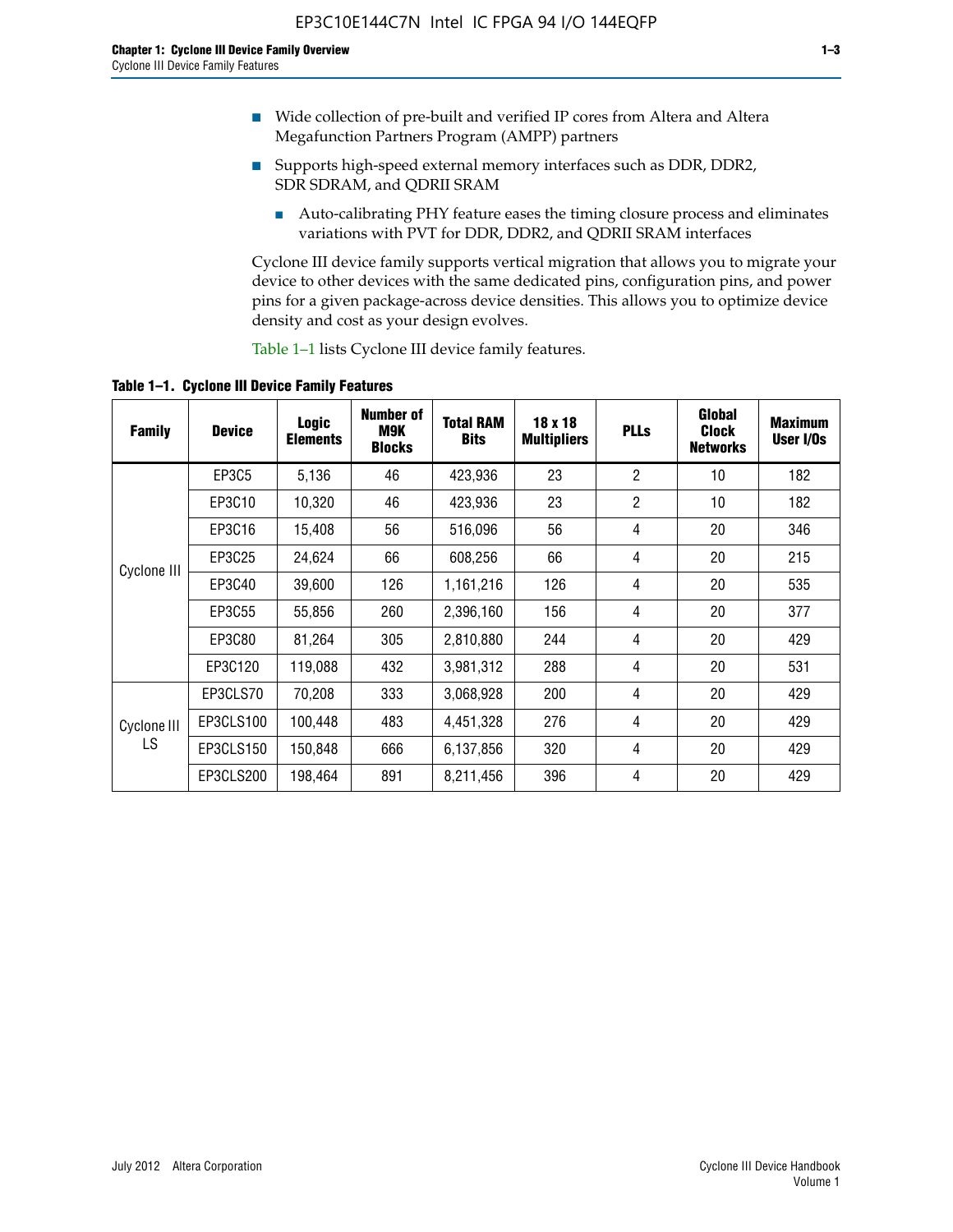Table 1–2 lists Cyclone III device family package options, I/O pins, and differential channel counts.

| <b>Family</b>      | <b>Package</b> | E144 $(7)$ | M164     | P240    | F256       | <b>U256</b>     | F324           | F484     | U484        | F780           |
|--------------------|----------------|------------|----------|---------|------------|-----------------|----------------|----------|-------------|----------------|
|                    | EP3C5          | 94, 22     | 4106, 28 |         |            | 182, 68 182, 68 |                |          |             |                |
|                    | EP3C10         | 94, 22     | 106, 28  |         | 182, 68    | 182, 68         |                |          |             |                |
|                    | EP3C16         | 84, 19     | 92, 23   | 160, 47 | 168, 55    | 168, 55         |                | 346, 140 | 4346, 140   |                |
| Cyclone III        | EP3C25         | 82, 18     |          | 148, 43 | $-156, 54$ | 156, 54         | <b>215, 83</b> |          |             |                |
| (8)                | EP3C40         |            |          | 128, 26 |            |                 | $-195, 61$     | 331, 127 | 331, 127    | $-535, 227(6)$ |
|                    | EP3C55         |            |          |         |            |                 |                | 327, 135 | 327, 135    | 377, 163       |
|                    | EP3C80         |            |          |         |            |                 |                | 295, 113 | 295, 113    | 429, 181       |
|                    | EP3C120        |            |          |         |            |                 |                | 283, 106 |             | 531, 233       |
|                    | EP3CLS70       |            |          |         |            |                 |                | 294, 113 | $-294, 113$ | 429, 181       |
| Cyclone III<br>LS. | EP3CLS100      |            |          |         |            |                 |                | 294, 113 | $-294, 113$ | 429, 181       |
|                    | EP3CLS150      |            |          |         |            |                 |                | 226, 87  |             | 429, 181       |
|                    | EP3CLS200      |            |          |         |            |                 |                | 226, 87  |             | 429, 181       |

**Table 1–2. Cyclone III Device Family Package Options, I/O pin and Differential Channel Counts** *(1)***,** *(2)***,** *(3)***,** *(4)***,** *(5)*

**Notes to Table 1–2:**

(1) For each device package, the first number indicates the number of the I/O pin; the second number indicates the differential channel count.

(2) For more information about device packaging specifications, refer to the Cyclone III [Package and Thermal Resistance](http://www.altera.com/support/devices/packaging/specifications/pkg-pin/dev-package-listing.jsp?device=Cyclone_III) webpage.

(3) The I/O pin numbers are the maximum I/O counts (including clock input pins) supported by the device package combination and can be affected by the configuration scheme selected for the device.

(4) All packages are available in lead-free and leaded options.

(5) Vertical migration is not supported between Cyclone III and Cyclone III LS devices.

(6) The EP3C40 device in the F780 package supports restricted vertical migration. Maximum user I/Os are restricted to 510 I/Os if you enable migration to the EP3C120 and are using voltage referenced I/O standards. If you are not using voltage referenced I/O standards, you can increase the maximum number of I/Os.

(7) The E144 package has an exposed pad at the bottom of the package. This exposed pad is a ground pad that must be connected to the ground plane on your PCB. Use this exposed pad for electrical connectivity and not for thermal purposes.

(8) All Cyclone III device UBGA packages are supported by the Quartus II software version 7.1 SP1 and later, with the exception of the UBGA packages of EP3C16, which are supported by the Quartus II software version 7.2.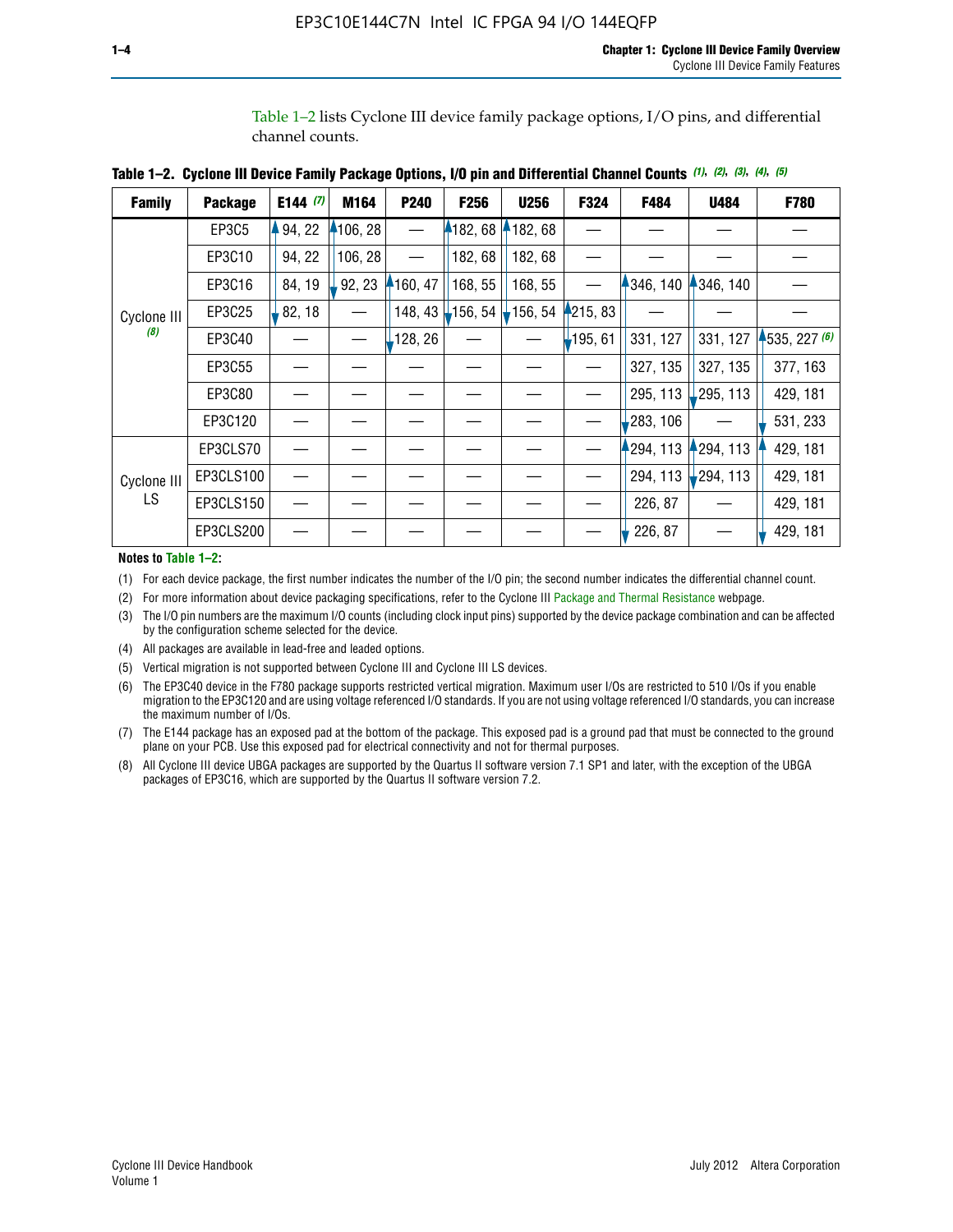Table 1–3 lists Cyclone III device family package sizes.

| <b>Family</b>  | <b>Package</b>   | Pitch (mm) | Nominal Area (mm <sup>2</sup> ) | Length x Width (mm $\times$ mm) | Height (mm) |
|----------------|------------------|------------|---------------------------------|---------------------------------|-------------|
|                | E144             | 0.5        | 484                             | $22 \times 22$                  | 1.60        |
|                | M164             | 0.5        | 64                              | $8 \times 8$                    | 1.40        |
|                | P <sub>240</sub> | 0.5        | 1197                            | $34.6 \times 34.6$              | 4.10        |
| Cyclone III    | F <sub>256</sub> | 1.0        | 289                             | $17 \times 17$                  | 1.55        |
|                | U256             | 0.8        | 196                             | $14 \times 14$                  | 2.20        |
|                | F324             | 1.0        | 361                             | $19 \times 19$                  | 2.20        |
|                | F484             | 1.0        | 529                             | $23 \times 23$                  | 2.60        |
|                | U484             | 0.8        | 361                             | $19 \times 19$                  | 2.20        |
|                | F780             | 1.0        | 841                             | $29 \times 29$                  | 2.60        |
| Cyclone III LS | F484             | 1.0        | 529                             | $23 \times 23$                  | 2.60        |
|                | U484             | 0.8        | 361                             | $19 \times 19$                  | 2.20        |
|                | F780             | 1.0        | 841                             | $29 \times 29$                  | 2.60        |

**Table 1–3. Cyclone III Device Family Package Sizes**

Table 1–4 lists Cyclone III device family speed grades.

**Table 1–4. Cyclone III Device Family Speed Grades (Part 1 of 2)**

| <b>Family</b> | <b>Device</b> | E144              | M164          | <b>P240</b>    | <b>F256</b>           | <b>U256</b>           | F324                  | F484                  | U484                  | <b>F780</b>       |
|---------------|---------------|-------------------|---------------|----------------|-----------------------|-----------------------|-----------------------|-----------------------|-----------------------|-------------------|
|               | EP3C5         | C7, C8,<br>17, A7 | C7, C8,<br>17 |                | C6, C7,<br>C8, I7, A7 | C6, C7,<br>C8, I7, A7 |                       |                       |                       |                   |
|               | EP3C10        | C7, C8,<br>17, A7 | C7, C8,<br>17 |                | C6, C7,<br>C8, I7, A7 | C6, C7,<br>C8, I7, A7 |                       |                       |                       |                   |
|               | EP3C16        | C7, C8,<br>17, A7 | C7, C8,<br>17 | C <sub>8</sub> | C6, C7,<br>C8, I7, A7 | C6, C7,<br>C8, I7, A7 |                       | C6, C7,<br>C8, I7, A7 | C6, C7,<br>C8, I7, A7 |                   |
| Cyclone III   | EP3C25        | C7, C8,<br>17, A7 |               | C8             | C6, C7,<br>C8, I7, A7 | C6, C7,<br>C8, I7, A7 | C6, C7,<br>C8, I7, A7 |                       |                       |                   |
|               | EP3C40        |                   |               | C8             |                       |                       | C6, C7,<br>C8, I7, A7 | C6, C7,<br>C8, I7, A7 | C6, C7,<br>C8, I7, A7 | C6, C7,<br>C8, 17 |
|               | EP3C55        |                   |               |                |                       |                       |                       | C6, C7,<br>C8, I7     | C6, C7,<br>C8, 17     | C6, C7,<br>C8, 17 |
|               | EP3C80        |                   |               |                |                       |                       |                       | C6, C7,<br>C8, 17     | C6, C7,<br>C8, 17     | C6, C7,<br>C8, 17 |
|               | EP3C120       |                   |               |                |                       |                       |                       | C7, C8, I7            |                       | C7, C8,<br>17     |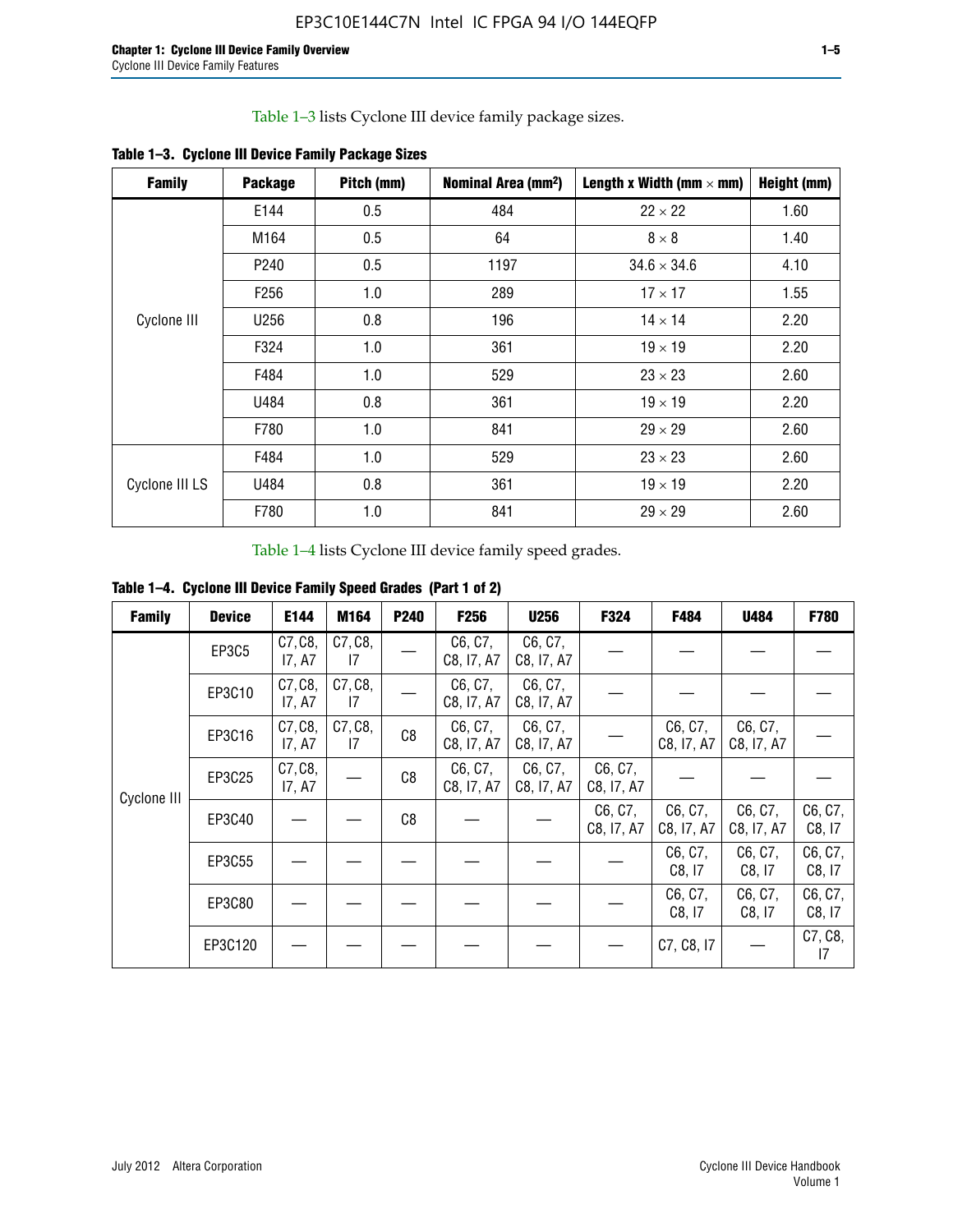| <b>Family</b> | <b>Device</b> | E144 | M164 | P240 | <b>F256</b> | <b>U256</b> | F324 | F484       | U484       | <b>F780</b> |
|---------------|---------------|------|------|------|-------------|-------------|------|------------|------------|-------------|
|               | EP3CLS70      |      |      |      |             |             |      | C7, C8, I7 | C7, C8, I7 | C7, C8,     |
| Cyclone III   | EP3CLS100     |      |      |      |             |             |      | C7, C8, I7 | C7, C8, I7 | C7, C8,     |
| LS.           | EP3CLS150     |      |      |      |             |             |      | C7, C8, I7 |            | C7, C8,     |
|               | EP3CLS200     |      |      |      |             |             |      | C7, C8, I7 |            | C7, C8,     |

Table 1–5 lists Cyclone III device family configuration schemes.

| Taple 1–5. Gyclone III Device Family Configuration Schemes |                    |                       |  |  |
|------------------------------------------------------------|--------------------|-----------------------|--|--|
| <b>Configuration Scheme</b>                                | <b>Cyclone III</b> | <b>Cyclone III LS</b> |  |  |
| Active serial (AS)                                         |                    |                       |  |  |
| Active parallel (AP)                                       |                    |                       |  |  |
| Passive serial (PS)                                        |                    |                       |  |  |
| Fast passive parallel (FPP)                                |                    |                       |  |  |
| Joint Test Action Group (JTAG)                             |                    |                       |  |  |

**Table 1–5. Cyclone III Device Family Configuration Schemes**

## **Cyclone III Device Family Architecture**

Cyclone III device family includes a customer-defined feature set that is optimized for portable applications and offers a wide range of density, memory, embedded multiplier, and I/O options. Cyclone III device family supports numerous external memory interfaces and I/O protocols that are common in high-volume applications. The Quartus II software features and parameterizable IP cores make it easier for you to use the Cyclone III device family interfaces and protocols.

The following sections provide an overview of the Cyclone III device family features.

#### **Logic Elements and Logic Array Blocks**

The logic array block (LAB) consists of 16 logic elements and a LAB-wide control block. An LE is the smallest unit of logic in the Cyclone III device family architecture. Each LE has four inputs, a four-input look-up table (LUT), a register, and output logic. The four-input LUT is a function generator that can implement any function with four variables.

f For more information about LEs and LABs, refer to the *[Logic Elements and Logic Array](http://www.altera.com/literature/hb/cyc3/cyc3_ciii51002.pdf)  [Blocks in the Cyclone III Device Family](http://www.altera.com/literature/hb/cyc3/cyc3_ciii51002.pdf)* chapter.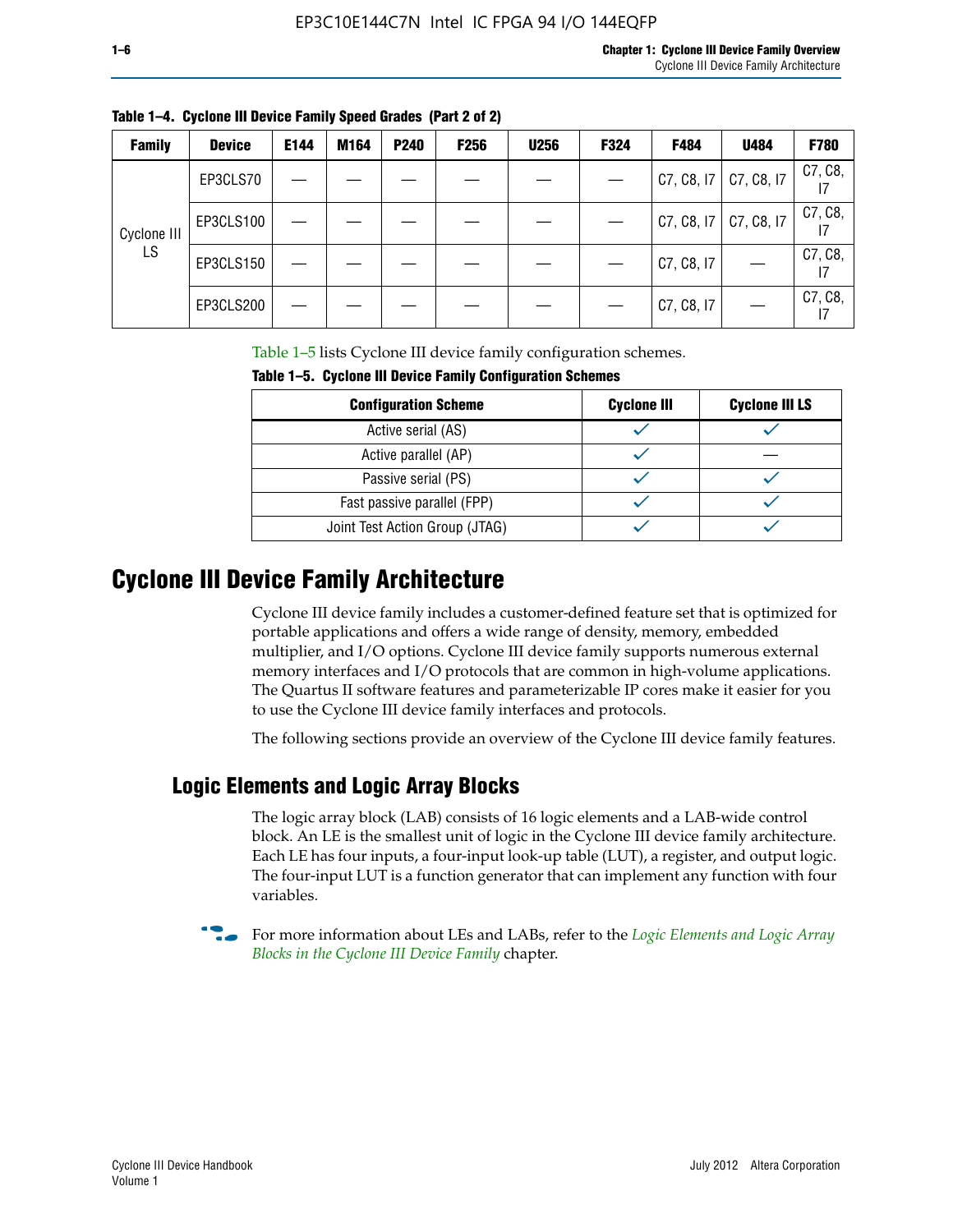#### **Memory Blocks**

Each M9K memory block of the Cyclone III device family provides nine Kbits of on-chip memory capable of operating at up to 315 MHz for Cyclone III devices and up to 274 MHz for Cyclone III LS devices. The embedded memory structure consists of M9K memory blocks columns that you can configure as RAM, first-in first-out (FIFO) buffers, or ROM. The Cyclone III device family memory blocks are optimized for applications such as high throughout packet processing, embedded processor program, and embedded data storage.

The Quartus II software allows you to take advantage of the M9K memory blocks by instantiating memory using a dedicated megafunction wizard or by inferring memory directly from the VHDL or Verilog source code.

M9K memory blocks support single-port, simple dual-port, and true dual-port operation modes. Single-port mode and simple dual-port mode are supported for all port widths with a configuration of  $\times1$ ,  $\times2$ ,  $\times4$ ,  $\times8$ ,  $\times9$ ,  $\times16$ ,  $\times18$ ,  $\times32$ , and  $\times36$ . True dual-port is supported in port widths with a configuration of  $\times$ 1,  $\times$ 2,  $\times$ 4,  $\times$ 8,  $\times$ 9,  $\times$ 16, and ×18.



**For more information about memory blocks, refer to the** *Memory Blocks in the Cyclone [III Device Family](http://www.altera.com/literature/hb/cyc3/cyc3_ciii51004.pdf)* chapter.

#### **Embedded Multipliers and Digital Signal Processing Support**

Cyclone III devices support up to 288 embedded multiplier blocks and Cyclone III LS devices support up to 396 embedded multiplier blocks. Each block supports one individual  $18 \times 18$ -bit multiplier or two individual  $9 \times 9$ -bit multipliers.

The Quartus II software includes megafunctions that are used to control the operation mode of the embedded multiplier blocks based on user parameter settings. Multipliers can also be inferred directly from the VHDL or Verilog source code. In addition to embedded multipliers, Cyclone III device family includes a combination of on-chip resources and external interfaces, making them ideal for increasing performance, reducing system cost, and lowering the power consumption of digital signal processing (DSP) systems. You can use Cyclone III device family alone or as DSP device co-processors to improve price-to-performance ratios of DSP systems.

The Cyclone III device family DSP system design support includes the following features:

- DSP IP cores:
	- Common DSP processing functions such as finite impulse response (FIR), fast Fourier transform (FFT), and numerically controlled oscillator (NCO) functions
	- Suites of common video and image processing functions
- Complete reference designs for end-market applications
- DSP Builder interface tool between the Quartus II software and the MathWorks Simulink and MATLAB design environments
- DSP development kits
- For more information about embedded multipliers and digital signal processing support, refer to the *[Embedded Multipliers in Cyclone III Devices](http://www.altera.com/literature/hb/cyc3/cyc3_ciii51005.pdf)* chapter.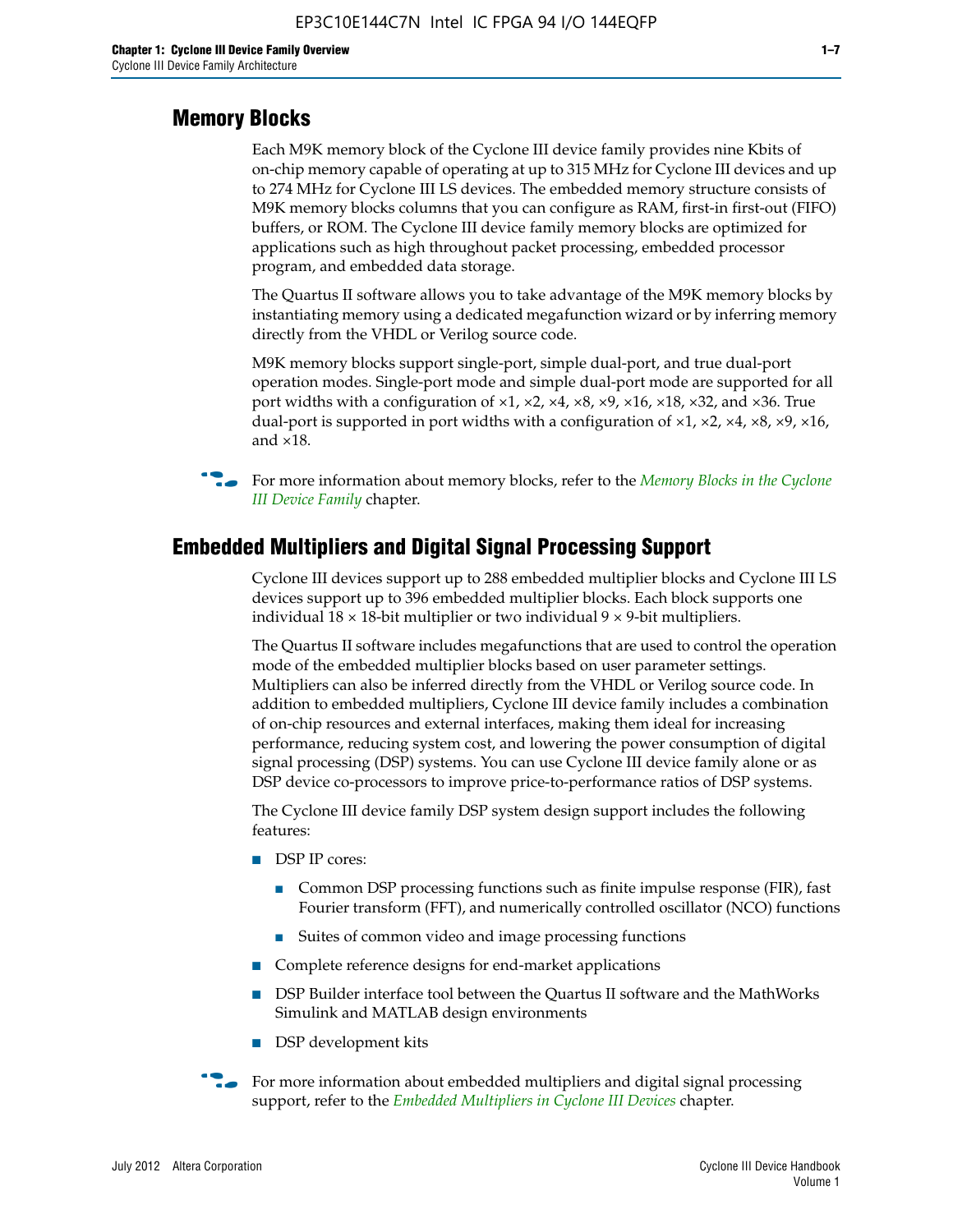#### **Clock Networks and PLLs**

Cyclone III device family includes 20 global clock networks. You can drive global clock signals from dedicated clock pins, dual-purpose clock pins, user logic, and PLLs. Cyclone III device family includes up to four PLLs with five outputs per PLL to provide robust clock management and synthesis. You can use PLLs for device clock management, external system clock management, and I/O interfaces.

You can dynamically reconfigure the Cyclone III device family PLLs to enable auto-calibration of external memory interfaces while the device is in operation. This feature enables the support of multiple input source frequencies and corresponding multiplication, division, and phase shift requirements. PLLs in Cyclone III device family may be cascaded to generate up to ten internal clocks and two external clocks on output pins from a single external clock source.

**For more PLL specifications and information, refer to the** *[Cyclone III Device Data Sheet](http://www.altera.com/literature/hb/cyc3/cyc3_ciii52001.pdf)***,** *[Cyclone III LS Device Data Sheet](http://www.altera.com/literature/hb/cyc3/cyc3_ciii52002.pdf)*, and *[Clock Networks and PLLs in the Cyclone III Device](http://www.altera.com/literature/hb/cyc3/cyc3_ciii51006.pdf)  [Family](http://www.altera.com/literature/hb/cyc3/cyc3_ciii51006.pdf)* chapters.

#### **I/O Features**

Cyclone III device family has eight I/O banks. All I/O banks support single-ended and differential I/O standards listed in Table 1–6.

| Type             | <b>I/O Standard</b>                                        |
|------------------|------------------------------------------------------------|
| Single-Ended I/O | LVTTL, LVCMOS, SSTL, HSTL, PCI, and PCI-X                  |
| Differential I/O | SSTL, HSTL, LVPECL, BLVDS, LVDS, mini-LVDS, RSDS, and PPDS |

**Table 1–6. Cyclone III Device Family I/O Standards Support** 

The Cyclone III device family I/O also supports programmable bus hold, programmable pull-up resistors, programmable delay, programmable drive strength, programmable slew-rate control to optimize signal integrity, and hot socketing. Cyclone III device family supports calibrated on-chip series termination ( $R_S$  OCT) or driver impedance matching (Rs) for single-ended I/O standards, with one OCT calibration block per side.

For more information, refer to the *[I/O Features in the Cyclone III Device Family](http://www.altera.com/literature/hb/cyc3/cyc3_ciii51007.pdf)* chapter.

#### **High-Speed Differential Interfaces**

Cyclone III device family supports high-speed differential interfaces such as BLVDS, LVDS, mini-LVDS, RSDS, and PPDS. These high-speed I/O standards in Cyclone III device family provide high data throughput using a relatively small number of I/O pins and are ideal for low-cost applications. Dedicated differential output drivers on the left and right I/O banks can send data rates at up to 875 Mbps for Cyclone III devices and up to 740 Mbps for Cyclone III LS devices, without the need for external resistors. This saves board space or simplifies PCB routing. Top and bottom I/O banks support differential transmission (with the addition of an external resistor network) data rates at up to 640 Mbps for both Cyclone III and Cyclone III LS devices.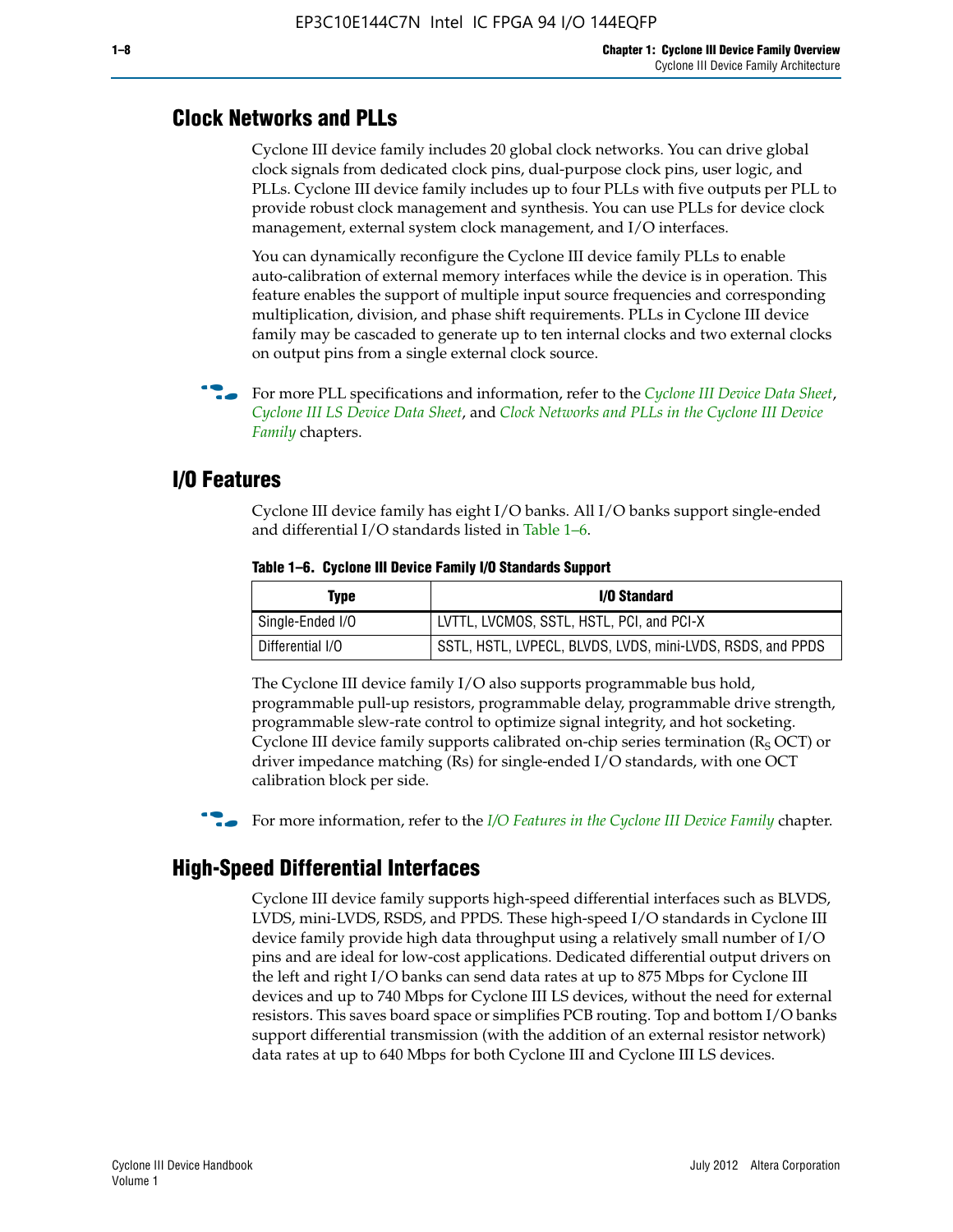**For more information, refer to the** *High-Speed Differential Interfaces in the Cyclone III* $\overline{a}$ *[Device Family](http://www.altera.com/literature/hb/cyc3/cyc3_ciii51008.pdf)* chapter.

#### **Auto-Calibrating External Memory Interfaces**

Cyclone III device family supports common memory types such as DDR, DDR2, SDR SDRAM, and QDRII SRAM. DDR2 SDRAM memory interfaces support data rates up to 400 Mbps for Cyclone III devices and 333 Mbps for Cyclone III LS devices. Memory interfaces are supported on all sides of Cyclone III device family. Cyclone III device family has the OCT, DDR output registers, and 8-to-36-bit programmable DQ group widths features to enable rapid and robust implementation of different memory standards.

An auto-calibrating megafunction is available in the Quartus II software for DDR and QDR memory interface PHYs. This megafunction is optimized to take advantage of the Cyclone III device family I/O structure, simplify timing closure requirements, and take advantage of the Cyclone III device family PLL dynamic reconfiguration feature to calibrate PVT changes.

**For more information, refer to the** *External Memory Interfaces in the Cyclone III Device [Family](http://www.altera.com/literature/hb/cyc3/cyc3_ciii51009.pdf)* chapter.

#### **Support for Industry-Standard Embedded Processors**

To quickly and easily create system-level designs using Cyclone III device family, you can select among the ×32-bit soft processor cores: Freescale®V1 Coldfire, ARM® Cortex M1, or Altera Nios® II, along with a library of 50 other IP blocks when using the system-on-a-programmable-chip (SOPC) Builder tool. SOPC Builder is an Altera Quartus II design tool that facilitates system-integration of IP blocks in an FPGA design. The SOPC Builder automatically generates interconnect logic and creates a testbench to verify functionality, saving valuable design time.

Cyclone III device family expands the peripheral set, memory, I/O, or performance of legacy embedded processors. Single or multiple Nios II embedded processors are designed into Cyclone III device family to provide additional co-processing power, or even replace legacy embedded processors in your system. Using the Cyclone III device family and Nios II together provide low-cost, high-performance embedded processing solutions, which in turn allow you to extend the life cycle of your product and improve time-to-market over standard product solutions.

 $\mathbb{I}$  Separate licensing of the Freescale and ARM embedded processors are required.

#### **Hot Socketing and Power-On-Reset**

Cyclone III device family features hot socketing (also known as hot plug-in or hot swap) and power sequencing support without the use of external devices. You can insert or remove a board populated with one or more Cyclone III device family during a system operation without causing undesirable effects to the running system bus or the board that was inserted into the system.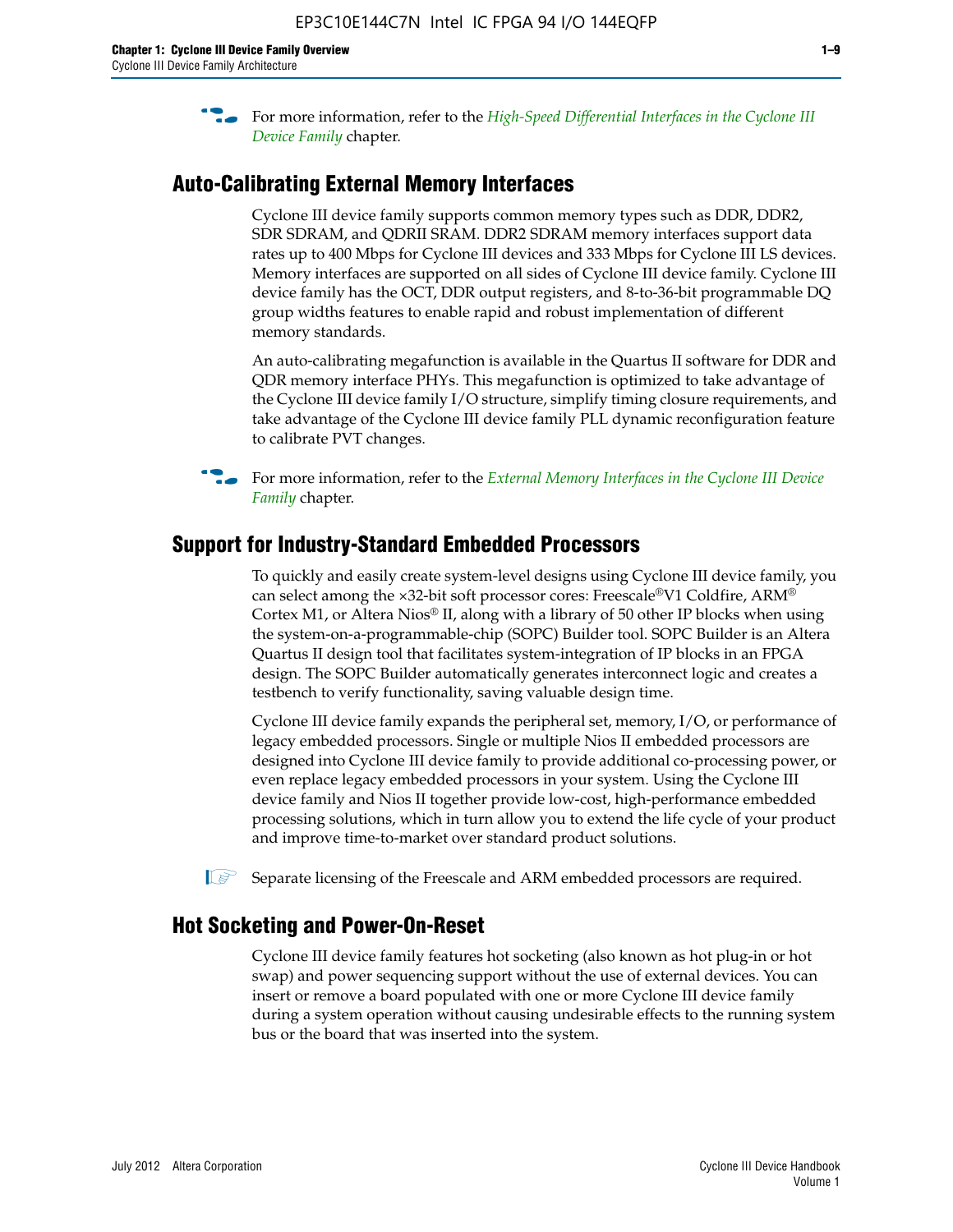The hot socketing feature allows you to use FPGAs on PCBs that also contain a mixture of 3.3-V, 2.5-V, 1.8-V, 1.5-V, and 1.2-V devices. The Cyclone III device family hot socketing feature eliminates power-up sequence requirements for other devices on the board for proper FPGA operation.

For more information about hot socketing and power-on-reset, refer to the *[Hot-Socketing and Power-on Reset in the Cyclone III Device Family](http://www.altera.com/literature/hb/cyc3/cyc3_ciii51011.pdf)* chapter.

#### **SEU Mitigation**

Cyclone III LS devices offer built-in error detection circuitry to detect data corruption due to soft errors in the CRAM cells. This feature allows CRAM contents to be read and verified to match a configuration-computed CRC value. The Quartus II software activates the built-in 32-bit CRC checker, which is part of the Cyclone III LS device.

**For more information about SEU mitigation, refer to the** *SEU Mitigation in the [Cyclone III Device Family](http://www.altera.com/literature/hb/cyc3/cyc3_ciii51013.pdf)* chapter.

#### **JTAG Boundary Scan Testing**

Cyclone III device family supports the JTAG IEEE Std. 1149.1 specification. The boundary-scan test (BST) architecture offers the capability to test pin connections without using physical test probes and captures functional data while a device is operating normally. Boundary-scan cells in the Cyclone III device family can force signals onto pins or capture data from pins or from logic array signals. Forced test data is serially shifted into the boundary-scan cells. Captured data is serially shifted out and externally compared to expected results. In addition to BST, you can use the IEEE Std. 1149.1 controller for the Cyclone III LS device in-circuit reconfiguration (ICR).

**f f**or more information about JTAG boundary scan testing, refer to the *IEEE* 1149.1 *[\(JTAG\) Boundary-Scan Testing for the Cyclone III Device Family](http://www.altera.com/literature/hb/cyc3/cyc3_ciii51014.pdf)* chapter.

#### **Quartus II Software Support**

The Quartus II software is the leading design software for performance and productivity. It is the only complete design solution for CPLDs, FPGAs, and ASICs in the industry. The Quartus II software includes an integrated development environment to accelerate system-level design and seamless integration with leading third-party software tools and flows.

The Cyclone III LS devices provide both physical and functional separation between security critical design partitions. Cyclone III LS devices offer isolation between design partitions. This ensures that device errors do not propagate from one partition to another, whether unintentional or intentional. The Quartus II software design separation flow facilitates the creation of separation regions in Cyclone III LS devices by tightly controlling the routing in and between the LogicLock regions. For ease of use, the separation flow integrates in the existing incremental compilation flow.

f For more information about the Quartus II software features, refer to the *[Quartus II](http://www.altera.com/literature/hb/qts/quartusii_handbook.pdf)  [Handbook](http://www.altera.com/literature/hb/qts/quartusii_handbook.pdf)*.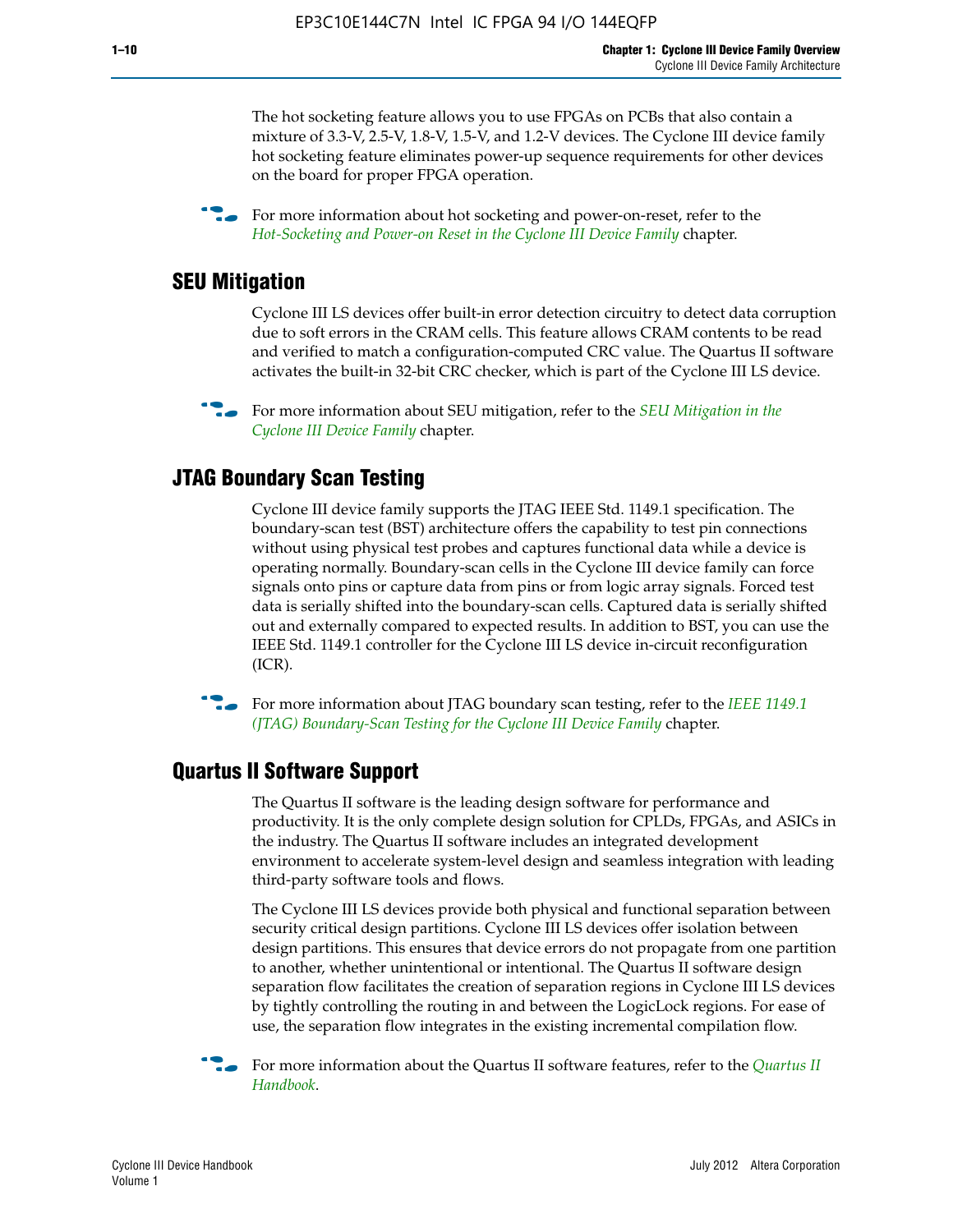#### **Configuration**

Cyclone III device family uses SRAM cells to store configuration data. Configuration data is downloaded to Cyclone III device family each time the device powers up. Low-cost configuration options include the Altera EPCS family serial flash devices as well as commodity parallel flash configuration options. These options provide the flexibility for general-purpose applications and the ability to meet specific configuration and wake-up time requirements of the applications. Cyclone III device family supports the AS, PS, FPP, and JTAG configuration schemes. The AP configuration scheme is only supported in Cyclone III devices.



f For more information about configuration, refer to the *[Configuration, Design Security,](http://www.altera.com/literature/hb/cyc3/cyc3_ciii51016.pdf)  [and Remote System Upgrades in the Cyclone III Device Family](http://www.altera.com/literature/hb/cyc3/cyc3_ciii51016.pdf)* chapter.

#### **Remote System Upgrades**

Cyclone III device family offers remote system upgrade without an external controller. The remote system upgrade capability in Cyclone III device family allows system upgrades from a remote location. Soft logic (either the Nios II embedded processor or user logic) implemented in Cyclone III device family can download a new configuration image from a remote location, store it in configuration memory, and direct the dedicated remote system upgrade circuitry to start a reconfiguration cycle. The dedicated circuitry performs error detection during and after the configuration process, and can recover from an error condition by reverting to a safe configuration image. The dedicated circuitry also provides error status information. Cyclone III devices support remote system upgrade in the AS and AP configuration scheme. Cyclone III LS devices support remote system upgrade in the AS configuration scheme only.

**For more information, refer to the** *Configuration, Design Security, and Remote System [Upgrades in the Cyclone III Device Family](http://www.altera.com/literature/hb/cyc3/cyc3_ciii51016.pdf)* chapter.

#### **Design Security (Cyclone III LS Devices Only)**

Cyclone III LS devices offer design security features which play a vital role in the large and critical designs in the competitive military and commercial environments. Equipped with the configuration bit stream encryption and anti-tamper features, Cyclone III LS devices protect your designs from copying, reverse engineering and tampering. The configuration security of Cyclone III LS devices uses AES with 256-bit security key.

f For more information, refer to the *[Configuration, Design Security, and Remote System](http://www.altera.com/literature/hb/cyc3/cyc3_ciii51016.pdf)  [Upgrades in Cyclone III Device Family](http://www.altera.com/literature/hb/cyc3/cyc3_ciii51016.pdf)* chapter.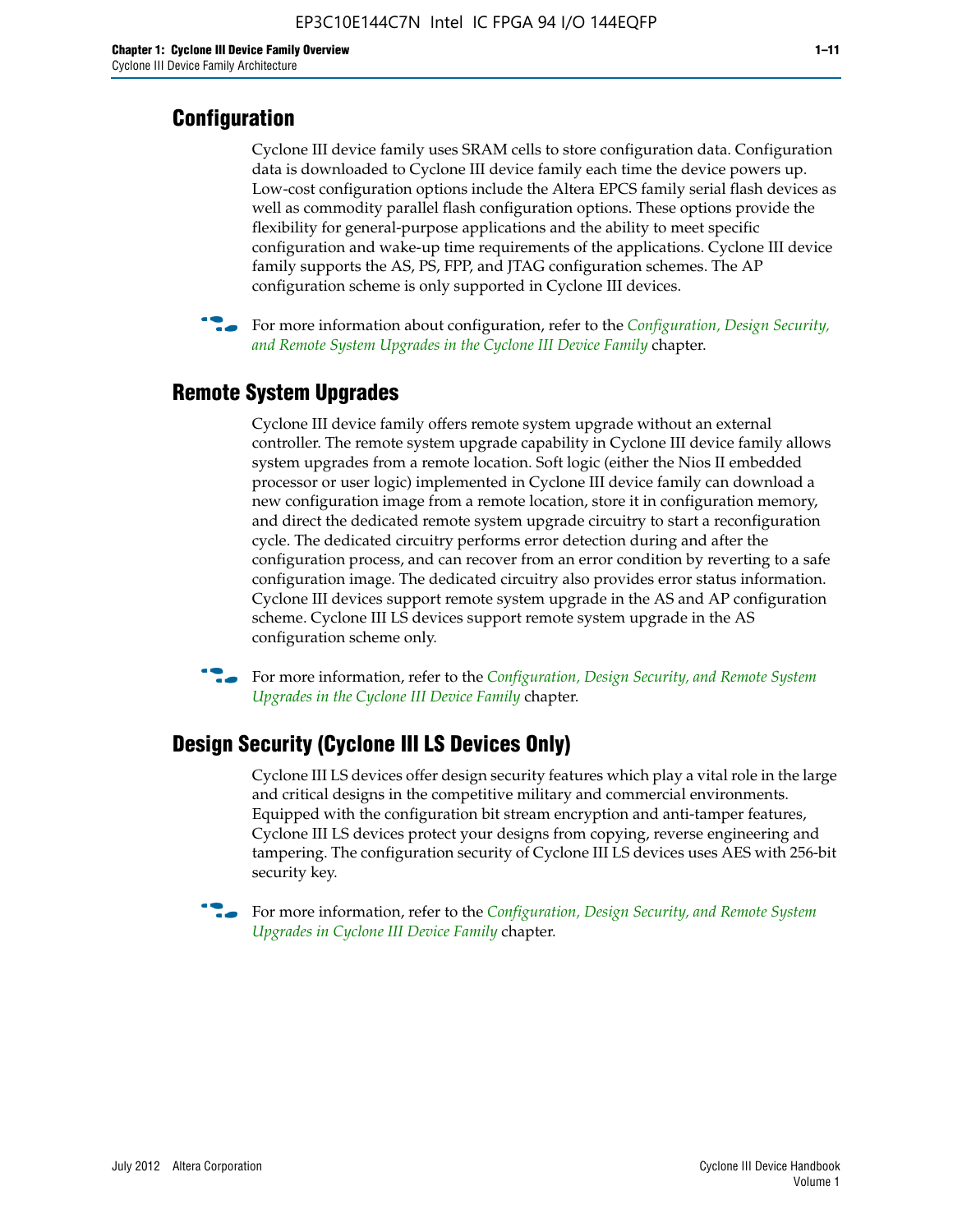## **Reference and Ordering Information**

Figure 1–1 and Figure 1–2 show the ordering codes for Cyclone III and Cyclone III LS devices.







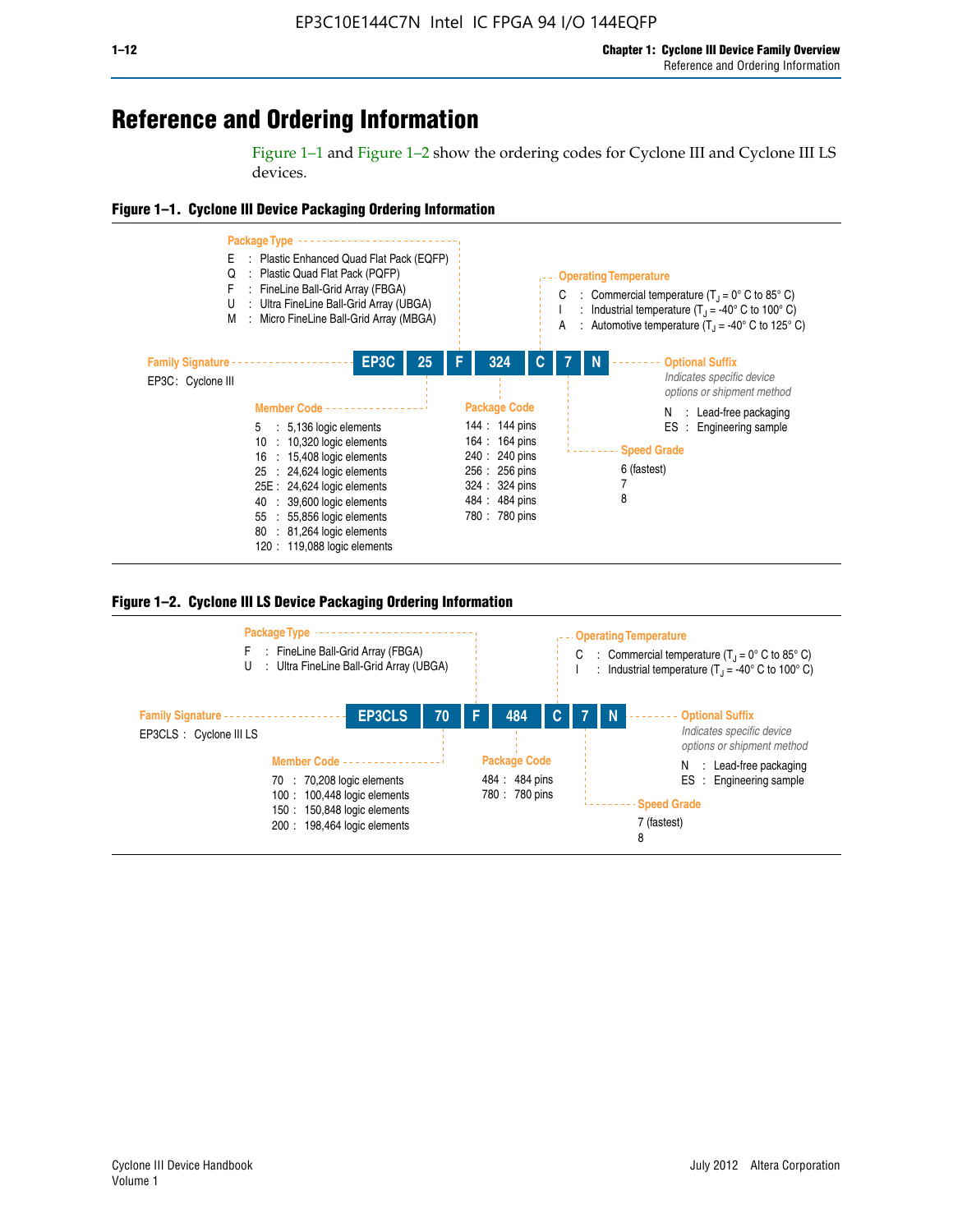# **Document Revision History**

Table 1–7 lists the revision history for this document.

| Table 1-7. Document Revision History |
|--------------------------------------|
|--------------------------------------|

| <b>Date</b>      | <b>Version</b> | <b>Changes</b>                                                                                                                                                                                                                                                                                                                                                                          |
|------------------|----------------|-----------------------------------------------------------------------------------------------------------------------------------------------------------------------------------------------------------------------------------------------------------------------------------------------------------------------------------------------------------------------------------------|
| <b>July 2012</b> | 2.4            | Updated 484 pin package code in Figure 1-1.                                                                                                                                                                                                                                                                                                                                             |
|                  |                | ■ Updated Table $1-1$ and Table $1-2$ .                                                                                                                                                                                                                                                                                                                                                 |
| December 2011    | 2.3            | ■ Updated Figure $1-1$ and Figure $1-2$ .                                                                                                                                                                                                                                                                                                                                               |
|                  |                | Updated hyperlinks.                                                                                                                                                                                                                                                                                                                                                                     |
|                  |                | Minor text edits.                                                                                                                                                                                                                                                                                                                                                                       |
| December 2009    | 2.2            | Minor text edits.                                                                                                                                                                                                                                                                                                                                                                       |
| <b>July 2009</b> | 2.1            | Minor edit to the hyperlinks.                                                                                                                                                                                                                                                                                                                                                           |
|                  |                | $\blacksquare$ Added Table 1-5.                                                                                                                                                                                                                                                                                                                                                         |
|                  |                | ■ Updated Table 1–1, Table 1–2, Table 1–3, and Table 1–4.                                                                                                                                                                                                                                                                                                                               |
| <b>June 2009</b> | 2.0            | • Updated "Introduction", "Cyclone III Device Family Architecture", "Embedded Multipliers<br>and Digital Signal Processing Support ", "Clock Networks and PLLs ", "I/O Features ",<br>"High-Speed Differential Interfaces ", "Auto-Calibrating External Memory Interfaces",<br>"Quartus II Software Support", "Configuration ", and "Design Security (Cyclone III LS<br>Devices Only)". |
|                  |                | Removed "Referenced Document" section.                                                                                                                                                                                                                                                                                                                                                  |
|                  |                | • Updated "Increased System Integration" section.                                                                                                                                                                                                                                                                                                                                       |
| October 2008     | 1.3            | Updated "Memory Blocks" section.                                                                                                                                                                                                                                                                                                                                                        |
|                  |                | • Updated chapter to new template.                                                                                                                                                                                                                                                                                                                                                      |
|                  |                | Added 164-pin Micro FineLine Ball-Grid Array (MBGA) details to Table 1-2, Table 1-3 and<br>Table $1-4$ .                                                                                                                                                                                                                                                                                |
| May 2008         | 1.2            | $\blacksquare$ Updated Figure 1-2 with automotive temperature information.                                                                                                                                                                                                                                                                                                              |
|                  |                | • Updated "Increased System Integration" section, Table 1-6, and "High-Speed Differential<br>Interfaces" section with BLVDS information.                                                                                                                                                                                                                                                |
|                  |                | Removed the text "Spansion" in "Increased System.                                                                                                                                                                                                                                                                                                                                       |
|                  |                | Integration" and "Configuration" sections.                                                                                                                                                                                                                                                                                                                                              |
|                  |                | Removed trademark symbol from "MultiTrack" in "MultiTrack Interconnect".                                                                                                                                                                                                                                                                                                                |
| <b>July 2007</b> | 1.1            | Removed registered trademark symbol from "Simulink" and "MATLAB" from "Embedded<br>Multipliers and Digital.                                                                                                                                                                                                                                                                             |
|                  |                | Signal Processing Support" section.                                                                                                                                                                                                                                                                                                                                                     |
|                  |                | Added chapter TOC and "Referenced Documents" section.                                                                                                                                                                                                                                                                                                                                   |
| March 2007       | 1.0            | Initial release.                                                                                                                                                                                                                                                                                                                                                                        |